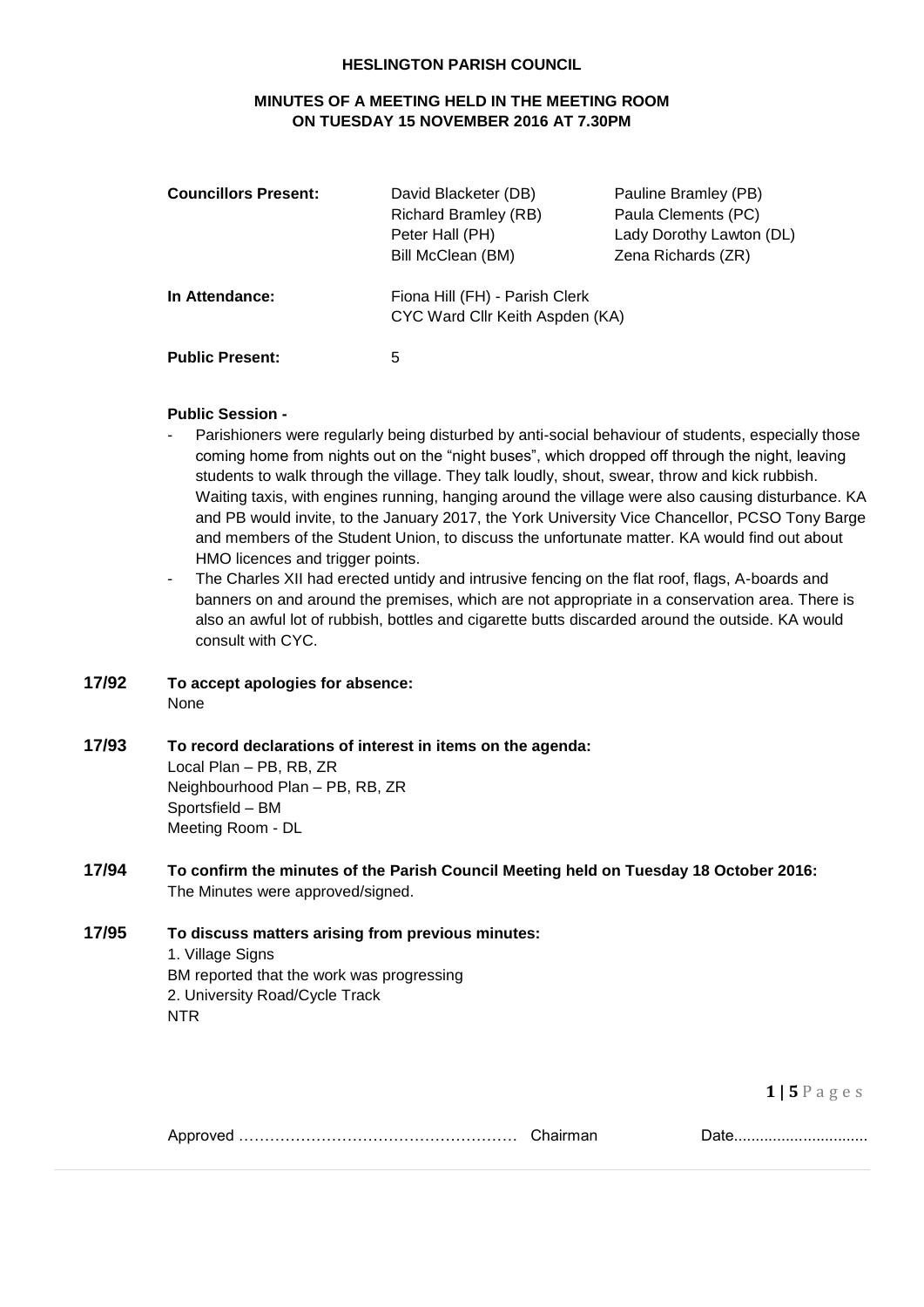### 3. City of York Local Plan

KA reported that about 3000 responses were received, which were currently been collated. A summary would go to the Working Group in December 2016. A further report and consultation would take place in Spring 2017. The DCLG were considering the recent announcement by the MOD about land they would release, which may delay the next consultation.

4. Neighbourhood Planning

BM reported that he had spoken to CYC who would write shortly after consultation with their legal dept.

5. Article 4 (2) Direction

BM reported that Nick Allen was progressing this

6. CYC Community Governance Review

Andrew Flecknor had emailed to say this had been approved by committee and would now go to full council.

7. Parish Council Vacancy NTR

## **17/96 To Discuss, if necessary, long-standing matters:**

1. Appearance of village

- DB reported that Community Payback would be coming to the parish for three Sundays (0930-1530) in November, to tidy the Main Street verge. DL had kindly agreed to open the Meeting Room, so the toilets were available and HPC would provide tea/coffee. RB would provide a trailer for the arisings. DL would welcome them, DB would visit them midday and arrangements would be confirmed for the end of day review. DL reported that the Light House Group would be in the Meeting Room. DB advised that a review would be take place after the first visit before the second and third visits, to ensure everyone was comfortable with the arrangements.

- Boss Lane Hedge Removal – Cllrs discussed the ongoing situation, which was not satisfactory, but was outside their control

- PB reported that the recent leaf sweep had been successful

- PB reported that the Natwest shed had gone and the ATM was in situ

- The Outgang – CYC were now emptying this regularly, but due to the number of commercial dog walkers that used the area it smelt and dog waste was an issue

1.1 Trees along Main Street

FH was struggling to arrange a site visit with Harvey Lowson, CYC, so she would forward the emails to KA who would try to assist

1.2 Bench – Hesketh Almshouses

Awarded £200.00 Ward Grant so the work had commenced. ZR reported that the Almshouses Trust was consulting about helping with funding of bench repairs.

1.3 Community Assets

PH was gathering information for the applications forms, which he would complete a.s.a.p.

2. Highway Matters

2.1 Lord Deramores Primary School Parking Issues

This was discussed at length and KA would respond to the resident who wrote to him cc the Parish Council. The Parish Council would reflect on this to see what options may be available.

3. Major Events - Yorkshire Marathon – NTR

4. University of York – See Public Session

5. Communication-

- Website – Currently up to date

- Newsletter – next edition was planned for Jan16

|  |  | $P$ ulv |
|--|--|---------|
|--|--|---------|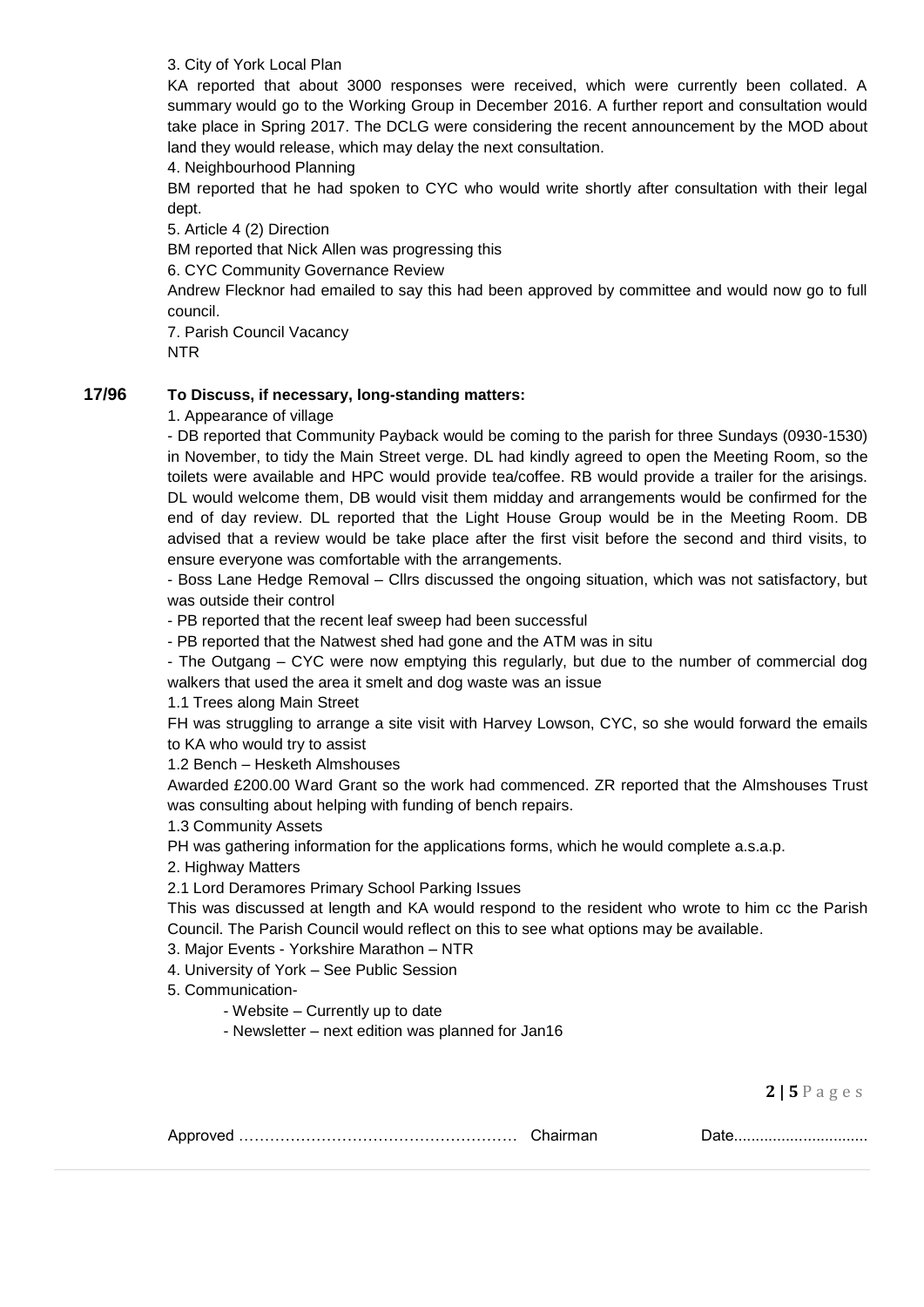**17/97 To receive any matters raised by members of public:** None

# **17/98 To report and make relevant recommendations on new planning applications:**

Letter A:We support the application

Letter B: We have no objections

Letter C: We do not object but wish to make comments or seek safeguards as set out overleaf Letter D: We object on the planning grounds set out overleaf

The Parish Council discussed these planning applications and FH was asked to respond as follows:

- 1. 16/01887/FUL 2 Granary Court
	- Letter D Unanimous

The Parish Council discussed this application and they Object, for the reasons as follows:

- there is no Design and Access Statement
- the application is very basic, with not enough information
- the lack of detail is not acceptable, as the site is in a Conservation Area
- 2. 16/02300/TCA 1 Woodyard Cottages
	- Letter C Unanimous

The Parish Council discussed this application and they have no objections. However, as the application is in a Conservation area, we request that the Conservation Officer after consultation, if required, with the Arboricultural Manager or his Department regarding the tree works, should be satisfied with the application.

3. 16/02474/FUL Croft Cottage

Letter D – Unanimous

The Parish Council discussed this application and they Object, for the reasons as follows: - The extension and enlargement of the house runs counter to both NPPF and Heslington's Village Design Statement policies

- The inappropriate design of the extension and its impact on the adjacent properties and Conservation Area

- There is no provision for parking area

- The Parish Council support the response submitted by Heslington Village Trust
- 4. 16/02501/FUL University of York Letter B - Unanimous
- **17/99 To report planning decisions by City of York Council:** None

### **17/100 To receive reports from representatives of following outside bodies:**

1. Ward Councillors NTR 2. North Yorkshire Police: Report cover period 11th October – 6th November 2016 Anti Social Behaviour - 2 x No ASB reported Crimes – None Roads - 5 x Minor incidents reported Misc - 3 x Suspicious Circumstances, nothing of note. University Crimes - 1 x Crime "Thefts", 1 x Crime "Sexual", 1 x Crime "Burglary", 1x Crime "Violence"

|--|--|--|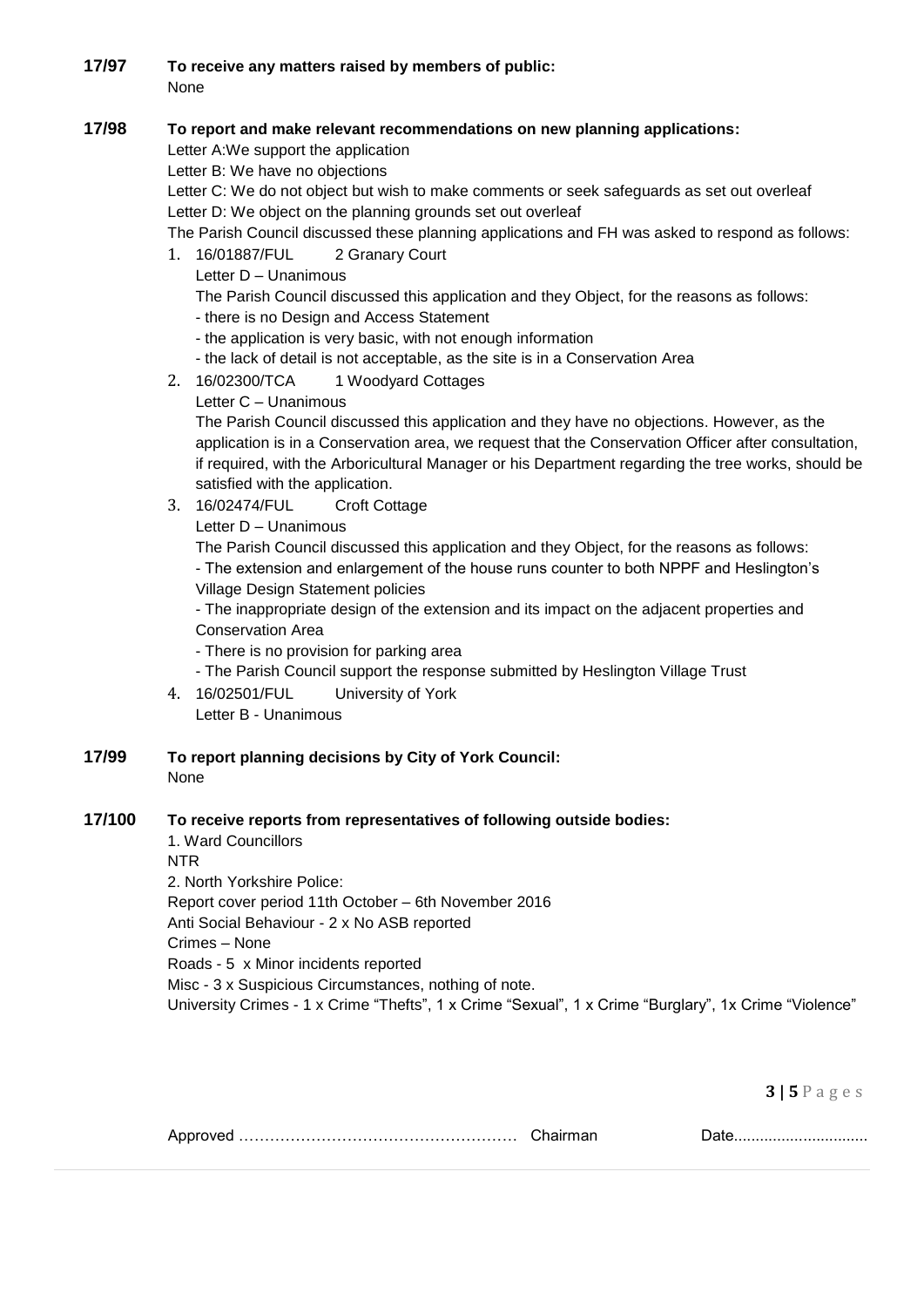3. Heslington East Community Forum NTR 4. Good Neighbours Forum (Next Meeting Mon06Feb17) PB had circulated the draft minutes of the meeting on 05Sep16

5. Ouse and Derwent Drainage Board

BM reported that Germany Beck through the golf course was full, so RB would report this.

6. Sports Field

Awarded £1700 Ward Grant to repair and replace items of play equipment.

Awarded £500 Ward Grant for defibrillator

7. York Environment Forum

NTR

8. Alms Houses

ZR reported that one lady had vacated a property which had now been filled following 14 applications 9. The Meeting Room

Awarded £130 Ward Grant for replacement fridge. Maintenance and Risk Management was ongoing 10. Fulford & Heslington Ward Team Meeting There is a small amount of money left – any grant applications to be in by 14<sup>th</sup> Feb 17. Heslington and Fulford Ward meeting 22 Feb at 6.30pm. Agenda item - discussion on Ward Profile.

## **17/101 To receive any new correspondence received by the council:**

- CYC, Training Days for volunteer snow wardens

- Cars parking long term and daily, Mon- Fri working hours, in Heslington Court and The Crescent

## **17/102 To receive matters raised by members:**

- DB reported that he was still researching hearing loops and he thought the cost would be £1200-£1800. He had contacted Clare Taylor, CYC to try and track down an expert in this field.
- Cllrs were concerned about the new windows in Sinclairs and FH was asked to include this on the next agenda.
- KA was asked to speak to First Buses to request an increase in service 66, which following the discontinuation of service 44, was overrun with students, leaving little/no room for others.

### **17/103 To discuss matters raised by Parish Clerk/Responsible Financial Officer:**

1. Bookkeeping records for year ending 31 Mar 16 to date

The financial report was circulated around Cllrs.

2. Internal Control Check(s)

These were conducted by DB and BM

3. Internal Audit

3.1 Risk management

FH had circulated the final drafts, which were approved by Cllrs and place on file. These would be reviewed each year at the Annual Parish Council Meeting. DL would conduct a risk assessment for the meeting room and provide a copy for the Parish Council.

### 4. Budget/Precept/Reserves

FH reminded Cllr that this should be discussed at the next meeting ready for approval at the January 2017 meeting. FH would circulate a YLCA template Reserves Policy.

5. Matters raised with/by Yorkshire Local Councils Association (YLCA)

5.1 Protocol for allowing or not filming at meetings

The updated YLCA draft was adopted

5. Work Place Pensions

NTR

|--|--|--|